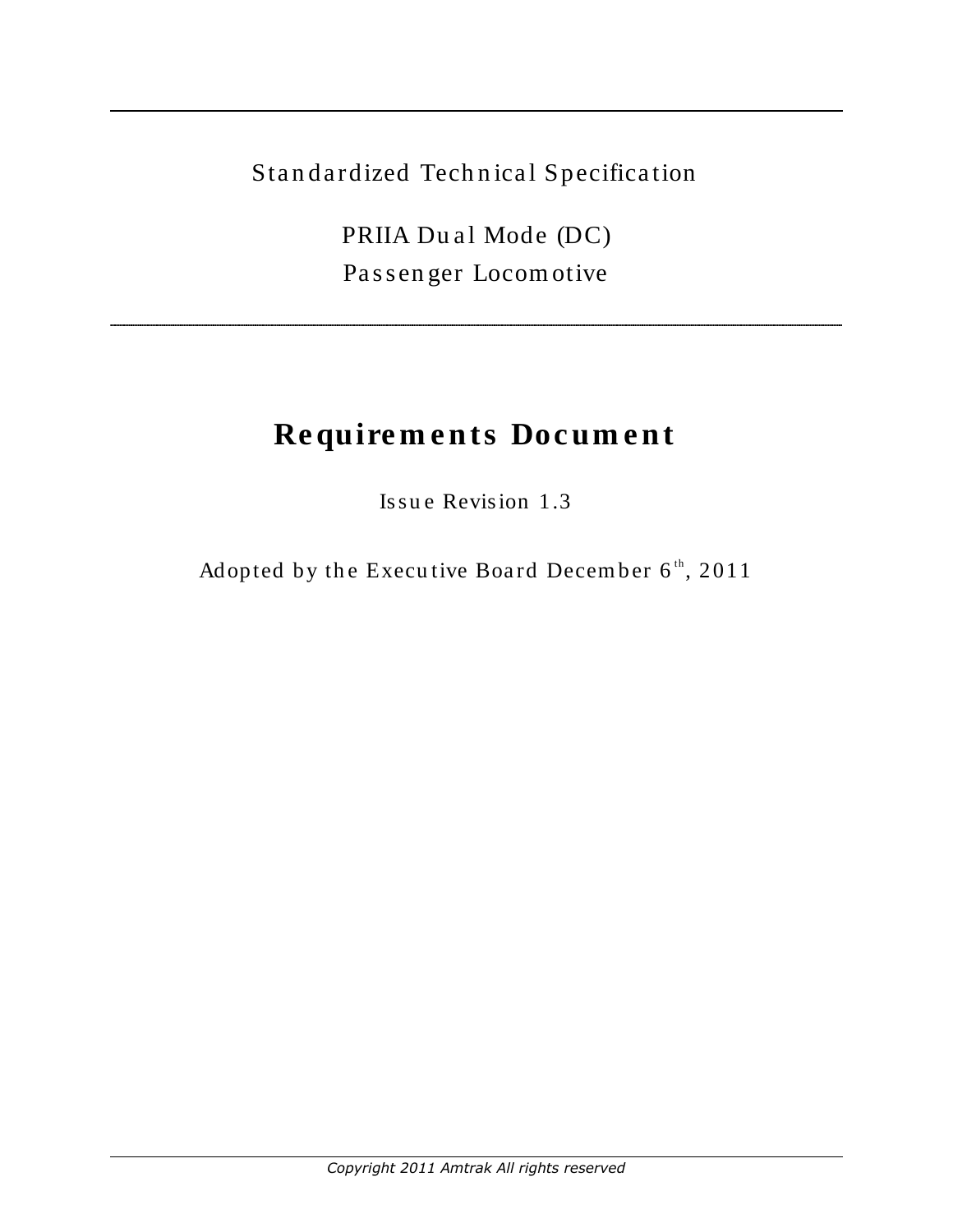# **Table of Contents**

| 1.0         |
|-------------|
| 1.1         |
| 1.1.1       |
| 1.1.2       |
| 1.2         |
| 1.2.1       |
| 1.2.2       |
| 2.0         |
| 2.1         |
| 2.2         |
| 2.3         |
| 2.3.1       |
| 2.3.2       |
| 2.4         |
| 2.5         |
| 2.6         |
| 3.0         |
| Appendix A: |
| A.1         |
| A.2         |
| A.4         |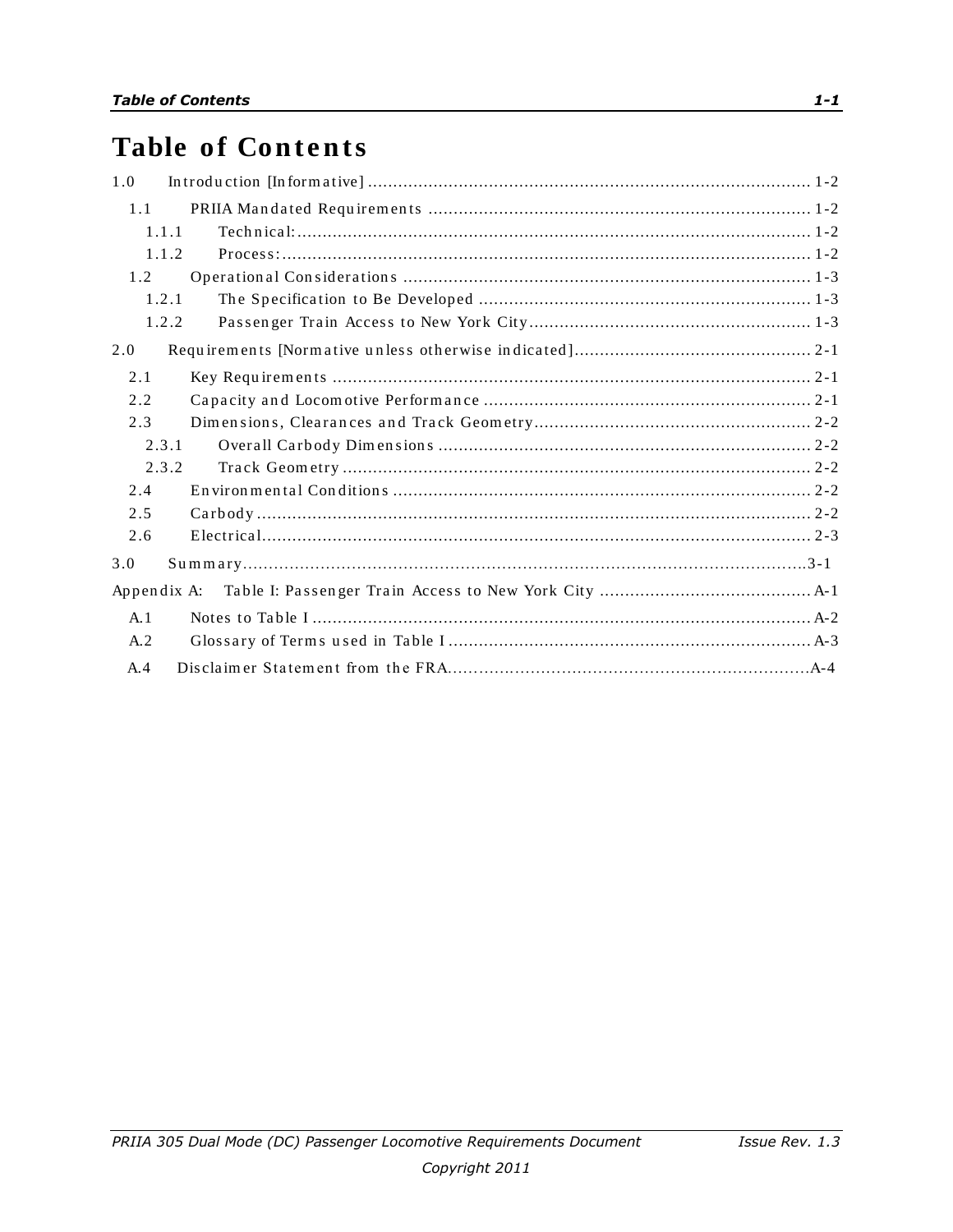## <span id="page-2-0"></span>**1.0 Introduction [Informative]**

The requirements in this document describe the desired features for a dual mode (nominal 700 VDC  $3<sup>rd</sup>$  rail electric and diesel-electric) locomotive. Specific features or functions that are deemed appropriate by the Locomotive Team and its Technical Subgroups shall have priority over these requirements and shall be reflected by specific language in the vehicle specification. Such exceptions must be identified by the Technical SubGroups and are subject to review and approval by Executive Board.

#### <span id="page-2-1"></span>**1.1 PRIIA Mandated Requirements**

The following requirements are derived from the PRIIA 305 mandate except where noted.

#### <span id="page-2-2"></span>**1.1.1 Technical:**

- Up to 125 mph capability in diesel-electric mode and 80 mph in electric mode  $(700 \text{ VDC}$  $3^{\overline{\mathrm{rd}}}$  rail).
- For operation in corridor service (routes up to  $600$  miles in length).
- Standardization consider areas such as:
	- Vehicle structure for common platform for all vehicle types within the locomotive  $\bullet$ fleet;
	- Component attachments (e.g. truck, HVAC);
	- Components at a fit/form/function/input/output level (e.g. truck, wheels, axles, couplers, cab controls / displays, cab seats, inter-vehicle jumpers, HVAC units, static in verters, batteries, lighting, door systems, etc.);
	- Seek commonality in components between PRIIA vehicle types where appropriate  $\bullet$ (bi-level, s in gle level, locom otive, etc.).
- New Technology consider areas such as:
	- Crash Energy Management (energy absorbing coupler, deformable anticlimber, colla psible structural members, trigger levels, interior fixtures, etc.);
	- En viron mentally responsible (energy efficient, low weight, low noise and vibration,  $\bullet$ consideration of recycled materials / material recyclability, low impact HVAC refrigerant, energy efficient lighting, etc.);
	- Train data networks (Ethernet, IP address based components, etc.).
- Interoperable with existing single level vehicles in mixed consist to be specified by the purch a ser and the following Am trak vehicles: Am fleet, Viewliner, Long Distance Single-Level Car, Horizon etc., including existing motive power of purchaser.
- Compliance with all applicable regulations.
- Reliability and Maintainability Requirements Cost effective to operate.

#### <span id="page-2-3"></span>**1.1.2 Process:**

- $\bullet$  In clusive development to include key stakeholders:
	- $\bullet$ Am tra k
	- **States**
	- FRA  $\bullet$
	- In dustry, such as:  $\bullet$ 
		- o Vehicle Suppliers;
		- o Component/ System Manufacturers.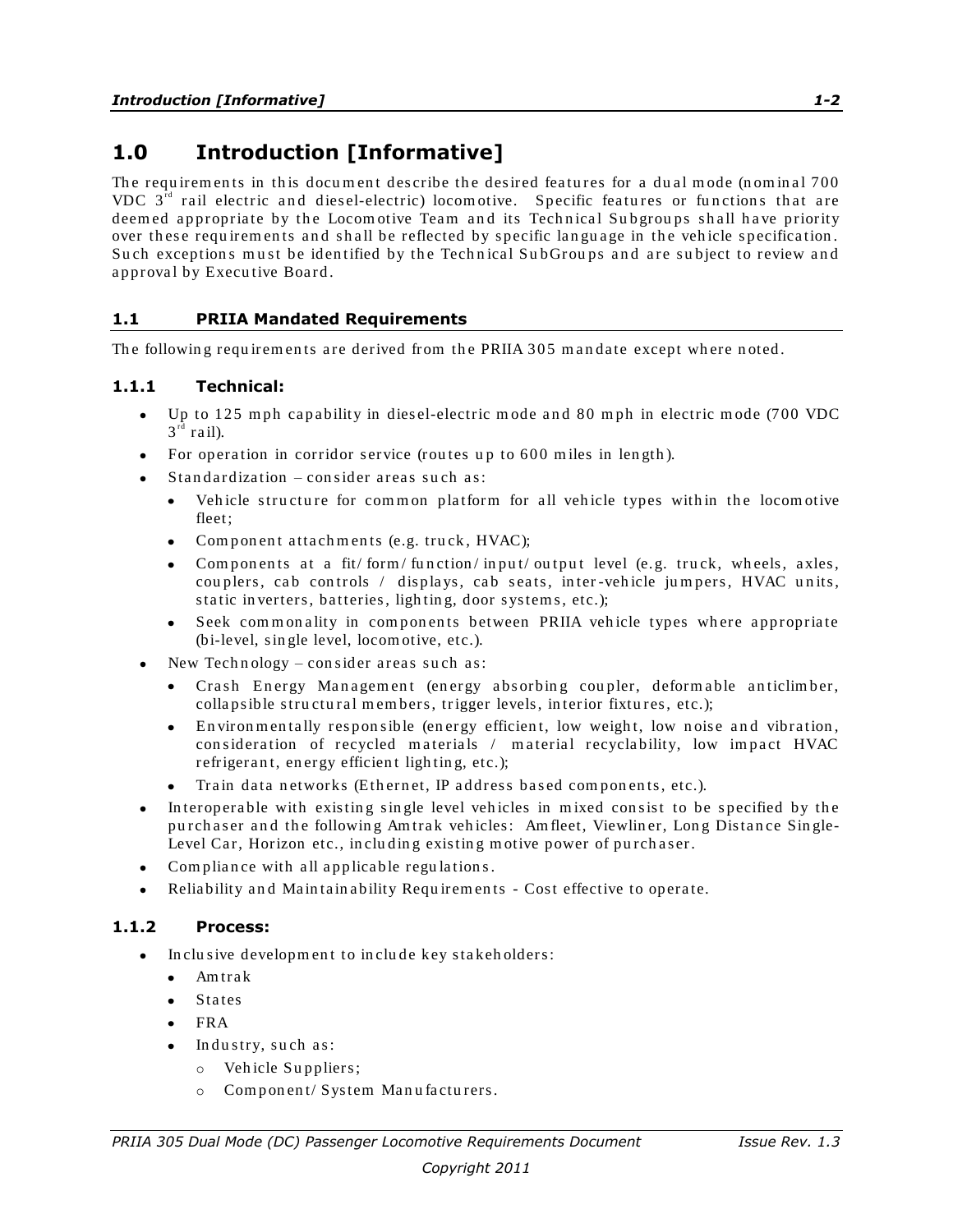- Live specification with change management.
- Configuration management for vehicle development and specification leading to con form ed s pecifica tion .
- Traceability of such processes to support PRIIA 305 Executive Committee approval.  $\bullet$

#### <span id="page-3-0"></span>**1.2 Operational Considerations**

#### <span id="page-3-1"></span>**1.2.1 The Specification to Be Developed**

The primary consideration of the PRIIA 305 Dual Mode (DC) Locomotive Specification to be developed from this Requirements Document should be the adequacy of the Specification in addressing the operational considerations needed to procure, design and build a fleet of dual mode passenger locomotives that will be:

- Designed for use without restriction under a wide spectrum of environmental and physical conditions that are found throughout the United States, including access to New York City;
- Specified in configurations and containing features to allow potential users of these locom otives to create new fleets of equipment for establishment of new services, replacement of existing equipment, or addition of new locomotives to existing fleets with out major impact;
- Designed and built to meet the needs of the traveling public, the operations and maintenance providers and the passenger rail agencies by creating attractive, safe equipment that is reliable, cost-effective, maintainable, easy to operate and durable; a n d
- Operation ally and functionally compatible with existing trains and train sets currently in production

The PRIIA 305 dual mode (DC) locomotives must be designed and built so that they can be in tegrated into an existing fleet of locomotives with minimal impact on the existing fleet, as well as be able to create a stand-alone fleet of locomotives for the purposes of starting new services, replacement of existing fleets and placement of new locomotives into service.

#### <span id="page-3-2"></span>**1.2.2 Passenger Train Metropolitan Area Tunnel Access Requirements or Air Quality Operating Restrictions**

New York: Under New York State Law, the use of locomotives powered by steam or by internal com bustion engines within the Park Avenue Tunnel in New York City has been prohibited since 1903. Subsequent legislation extended the prohibition to the other tunnels.

The Appendix contains Table I listing the four existing tunnels used by passenger trains to access New York City and their operational characteristics; a fifth tunnel is under construction.

*Area Left Bla nk for Other S ta te or City Operation al Requirem en ts or Res trictions*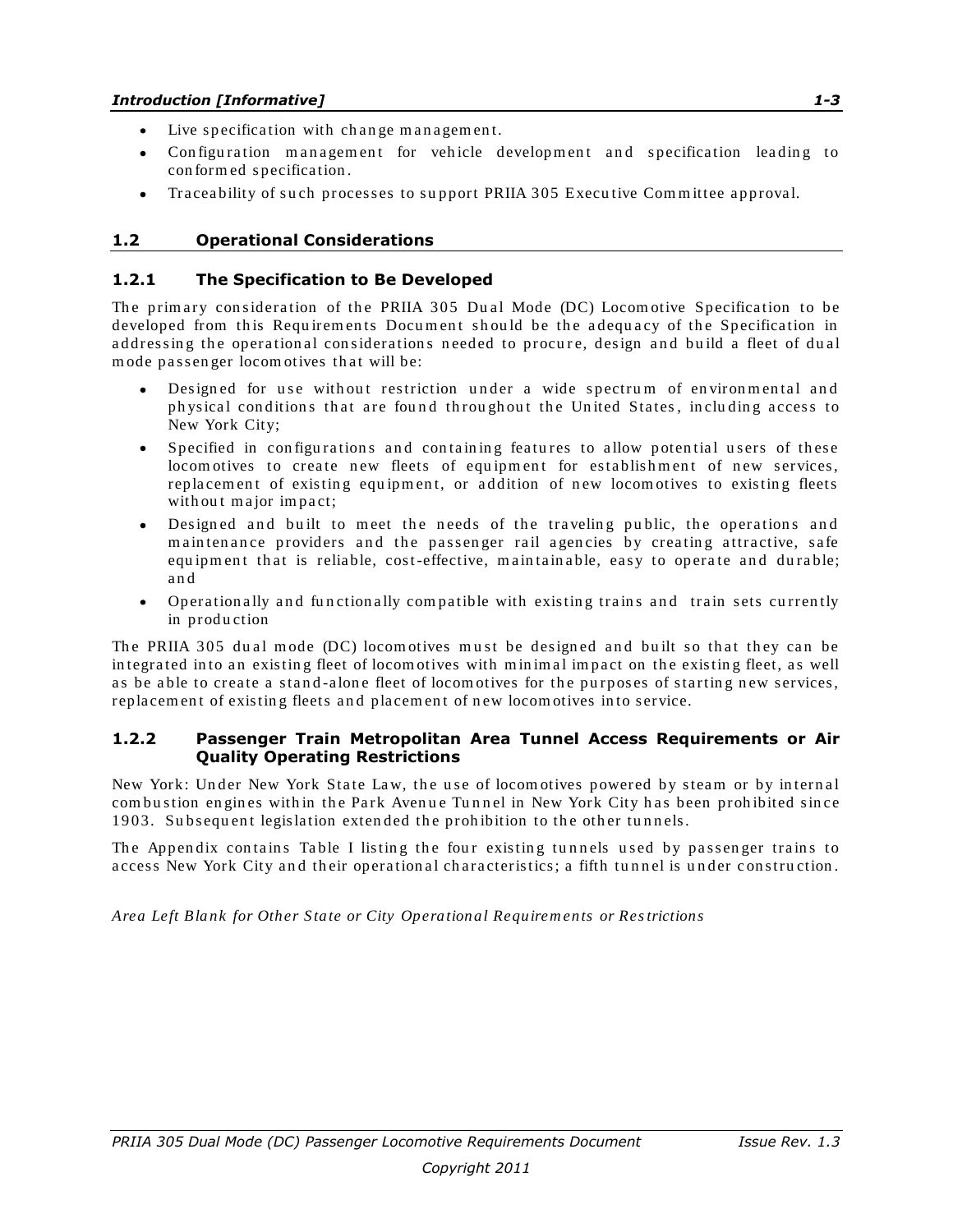### <span id="page-4-0"></span>**2.0 Requirements [Normative unless otherwise indicated]**

#### <span id="page-4-1"></span>**2.1 Key Requirements**

- Locom otive designs shall be modular to the extent practical in order to minimize the  $\bullet$ amount of additional design required to adapt to the needs of different state agencies and classes of service.
- The locom otive shall be fully compliant with FRA's requirements for structural strength, crash worthiness and testing per 49CFR Part 238, as follows:
	- The locomotive shall meet or exceed 49CFR Part 238 Tier 1 structural requirements.
	- The locomotive shall meet or exceed APTA Standard  $SS-C&S-034-99$  for the Design  $\bullet$ and Construction of Passenger Rolling Stock.
- The design of the locomotive shall incorporate collision energy management (CEM)  $\bullet$ features.
- Locom otives shall be designed for a service life of 25 years.
- **Standardization** 
	- Du al mode (700 VDC 3<sup>rd</sup> rail electric and diesel-electric) locomotive shall provide for standardization of components with those used in the PRIIA Diesel-Electric Passenger Locomotive (Specification 305-005) to the maximum extent practicable;
	- Consider providing a common platform for potential future locomotives using straight diesel-electric propulsion and electric power provided by an overhead caten ary system. Any future dual mode diesel-electric/ AC catenary locomotive shall provide for standardization of components with those used in the PRIIA Diesel-Electric Passenger Locomotive (Specification 305-005) and any PRIIA Dual Mode (DC) Passenger Locomotive Specification developed from this Requirements Document, to the maximum extent practicable."
- Self loading to maximum horsepower in diesel mode.  $\bullet$
- Min im um starting tractive effort of  $65,000$  lbs.
- Ca pability to be controlled from a Cab-Car in push-pull operation.
- Comply with EPA Tier IV diesel engine emission requirements.
- Comply with locom otive-borne signal system equipment installations, including Positive Train Control (PTC), Electronic Train Management System (ETMS), Cab Signal and/ or Automatic Train Control (ATC) systems consistent with 49 CFR Part 236, Subpart I – *Pos itive Train Control S y s tem s*.

#### <span id="page-4-2"></span>**2.2 Capacity and Locomotive Performance**

- Maximum speed: Up to 125 mph in diesel mode and 80 mph in electric mode, under existing FRA Tier 1 equipment requirements, bi-directional running.
- Ability to meet or exceed trip times on routes presently using dual mode locomotives (dies el-electric/ 700 VDC 3rd rail).
- Du ty cycle  $\bullet$ 
	- $\bullet$  Normal duty:
		- $\circ$  Continuous operation for up to 20 hours and 1200 miles per day.
		- $\circ$  Repres entative operating profile shall be defined by the purchaser.
		- $\circ$  Maximum duty cycle in electric mode; i.e., ability to operate in electric mode wherever  $3<sup>rd</sup>$  rail electric power is present.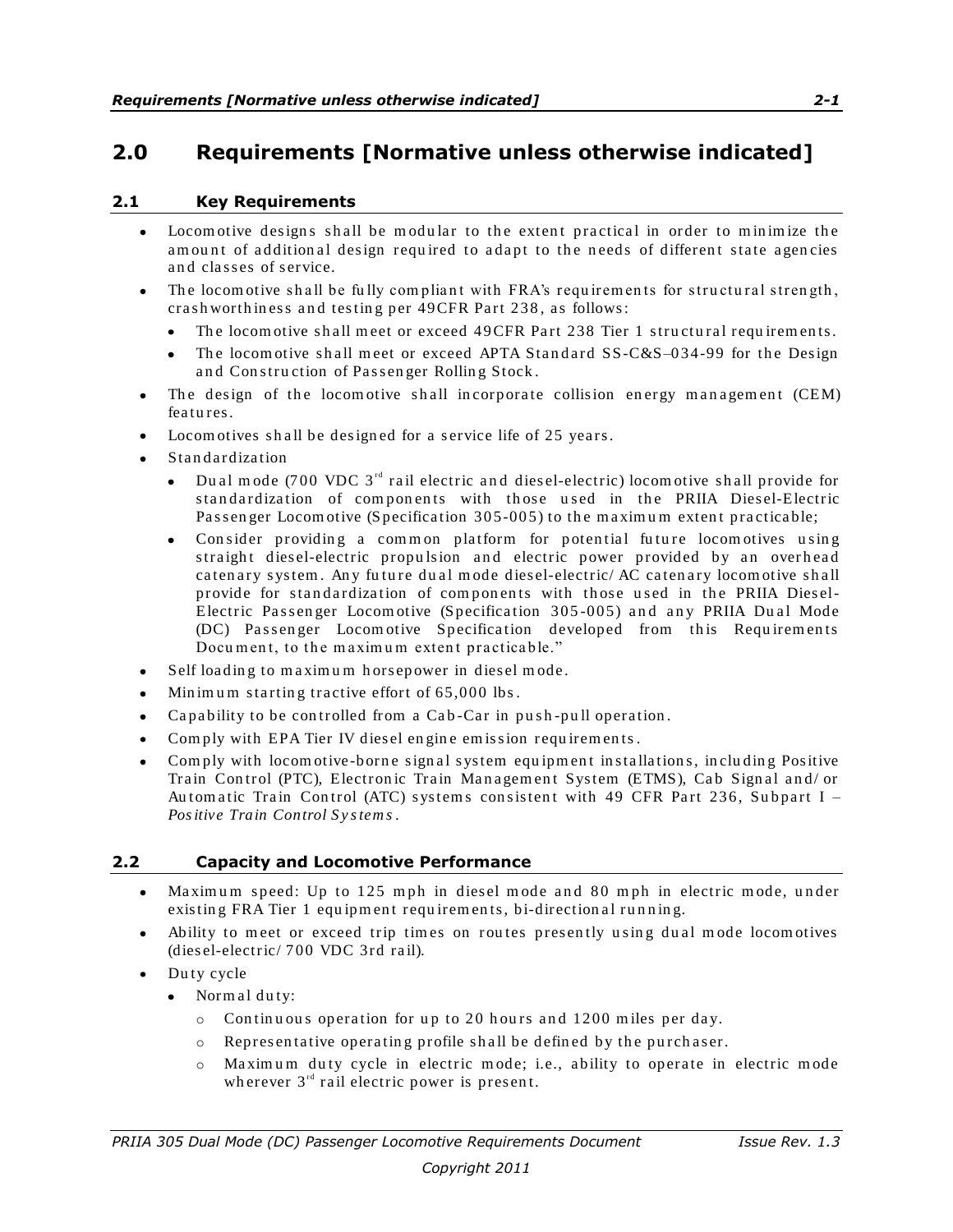#### *Requirements [Normative unless otherwise indicated] 2-2*

- Operating range with 10% reserve of all fluids (supply, waste, fuel, etc.) and supplies, with the understanding that the operating range could be less to meet the needs of Am trak, different state agencies, and different classes of service:
	- Distance: 900 miles  $\bullet$
	- Du ration  $\cdot$  30 h ours
- Fuel capacity to allow a range performance for an assumed stopping pattern and route profile shall be 1,800 U.S. Gallons.
- $\bullet$  Ability to start a train of 1,900,000 lbs on a 2% grade (multiple locomotives permitted) or  $1,300,000$  lbs. on a 3% grade (single locomotive).

Except where specifically listed in this document, the performance requirements do not necessarily have to be achieved by a single locomotive. Compliance can be achieved by the use of multiple locomotives if doing so will provide a reduced life cycle cost.

In addition, consideration should be given to identifying whether there are changes that can be easily embodied within the dual mode locomotive design to increase its operational flexibility. These might include changes to reflect the operational usage such as gearing changes for top speed versus acceleration and traction.

#### <span id="page-5-0"></span>**2.3 Dimensions, Clearances and Track Geometry**

#### <span id="page-5-1"></span>**2.3.1 Overall Carbody Dimensions**

Locom otives shall fully conform to Amtrak's standard single level clearance diagram  $\bullet$  $(\text{drawing } D \text{ 05-1355}, \text{ latest revision})$ 

#### <span id="page-5-2"></span>**2.3.2 Track Geometry**

- The locom otives shall be designed and tested for revenue operation at all appropriate  $\bullet$ speeds up to a maximum of 125 mph, on all classes of track from FRA Class 1 to Class 7 in diesel mode and up to 80 mph, on all classes of track from FRA Class 1 to Class 4 in electric m ode.
- Track quality shall be assumed to be minimally compliant for each class of track, per FRA regulations and AREMA standards.
- Ride quality standards and testing methods shall be as specified in ISO 2631 (most  $\bullet$ recent version).
- $\bullet$ Maximum cant deficiency of 6 inches.

#### <span id="page-5-3"></span>**2.4 Environmental Conditions**

The locomotives shall be designed to operate within the environmental extremes defined in Am trak Specification 963 (most recent version). All systems must function normally at elevations up to 9200 ft. above sea level, except for those systems associated with the 700 VDC  $3^{rd}$  rail electric propulsion, which must function normally up to an elevation of only 100 ft. above sea level.

#### <span id="page-5-4"></span>**2.5 Carbody**

- All exterior doors be designed to prevent ingress and buildup of snow and ice.
- $\bullet$ Cab compartment shall have positive air circulation and fresh air ventilation to prevent the entrance of dust, sand, fumes, liquids or precipitation into the locomotive cab with doors and windows closed.
- Electrical compartments shall be vented positively to exclude dust and sand.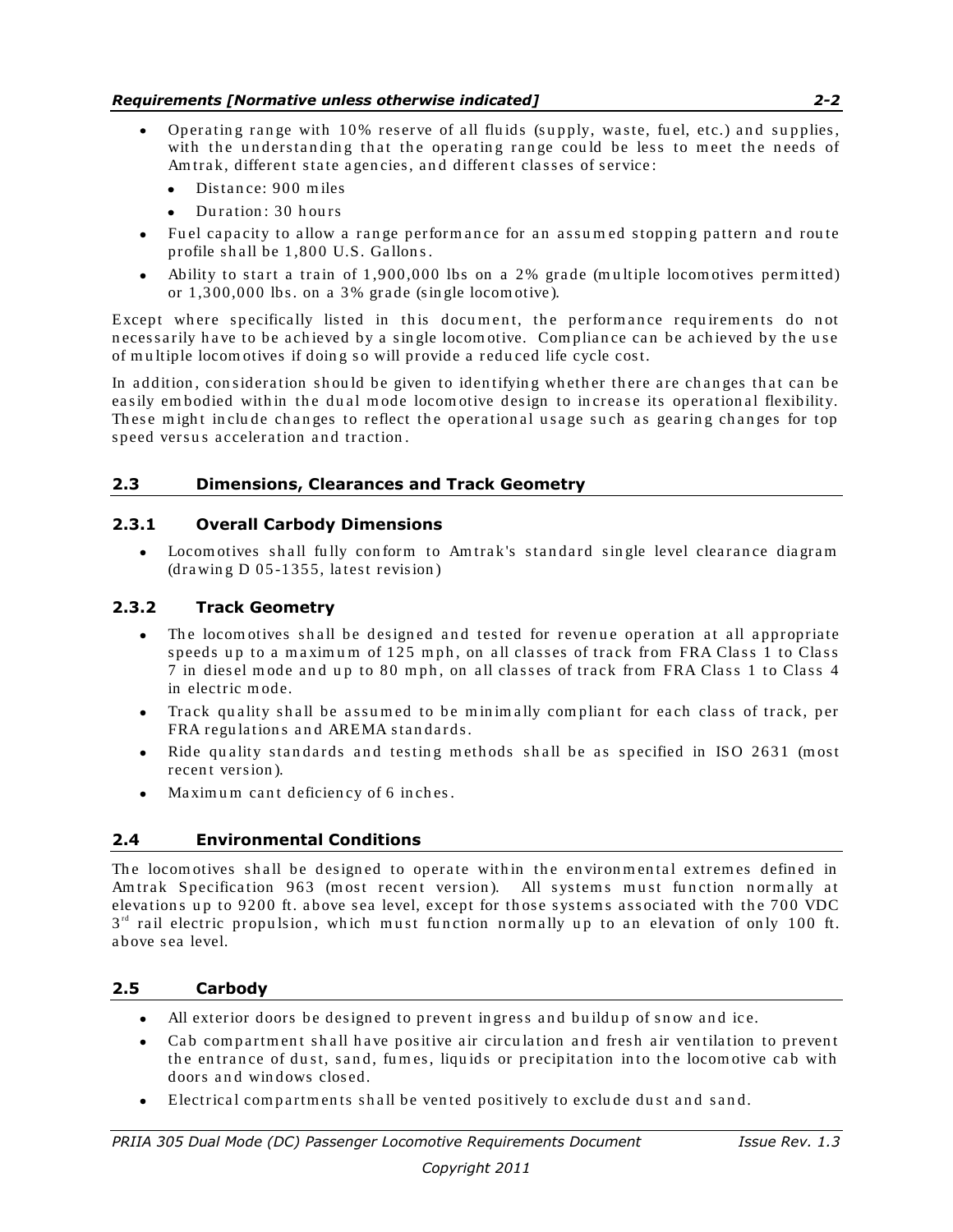#### *Requirements [Normative unless otherwise indicated] 2-3*

- Engine compartment ventilation air shall be filtered with inertial filters and have a  $\bullet$ positive pressure to preclude dirt, rain and snow ingestion.
- Fuel tank shall be compartmentalized with not less than four compartments.  $\bullet$

#### <span id="page-6-0"></span>**2.6 Electrical**

- $\bullet$ Equip locom otives with MU (push  $-$  pull) control trainline jumper cable.
- Provide blended dynamic braking in all modes.  $\bullet$
- Provide Head End Power (HEP) capacity of 800kW @ at 100% duty cycle.  $\bullet$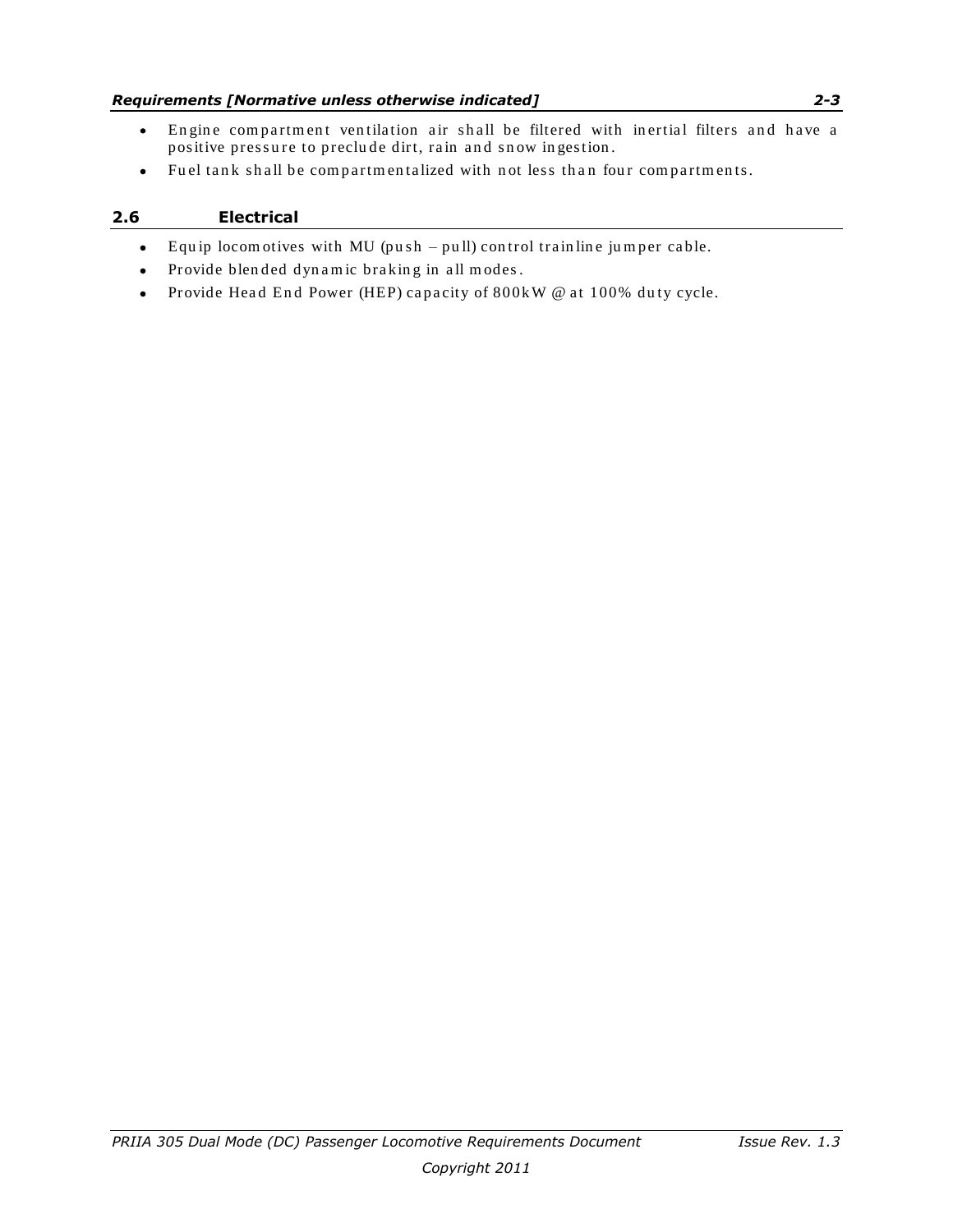### **3.0 Summary**

This requirements document specifies the requirements for a dual mode locomotive powered either by a diesel engine or 3<sup>rd</sup> rail electrical power. Specific requirements for a particular order are to be documented in Chapter 23 Customer Variables of the specification. As future markets for a general dual mode locomotive expands and technology evolves, a potential future dual mode diesel-electric and AC catenary locom otive may be developed on a common platform with the dual mode diesel-electric and  $3<sup>rd</sup>$  rail locomotive. Examples of specific requirements for potential future common platform locom otives could be catenary versus  $3<sup>rd</sup>$  rail, DC versus AC electrical supply, and voltage and frequency requirements. It is further recognized that the choice of electrical supply, e.g. high voltage AC or medium voltage DC, may require tradeoffs in top speed to maintain satisfactory track impact forces.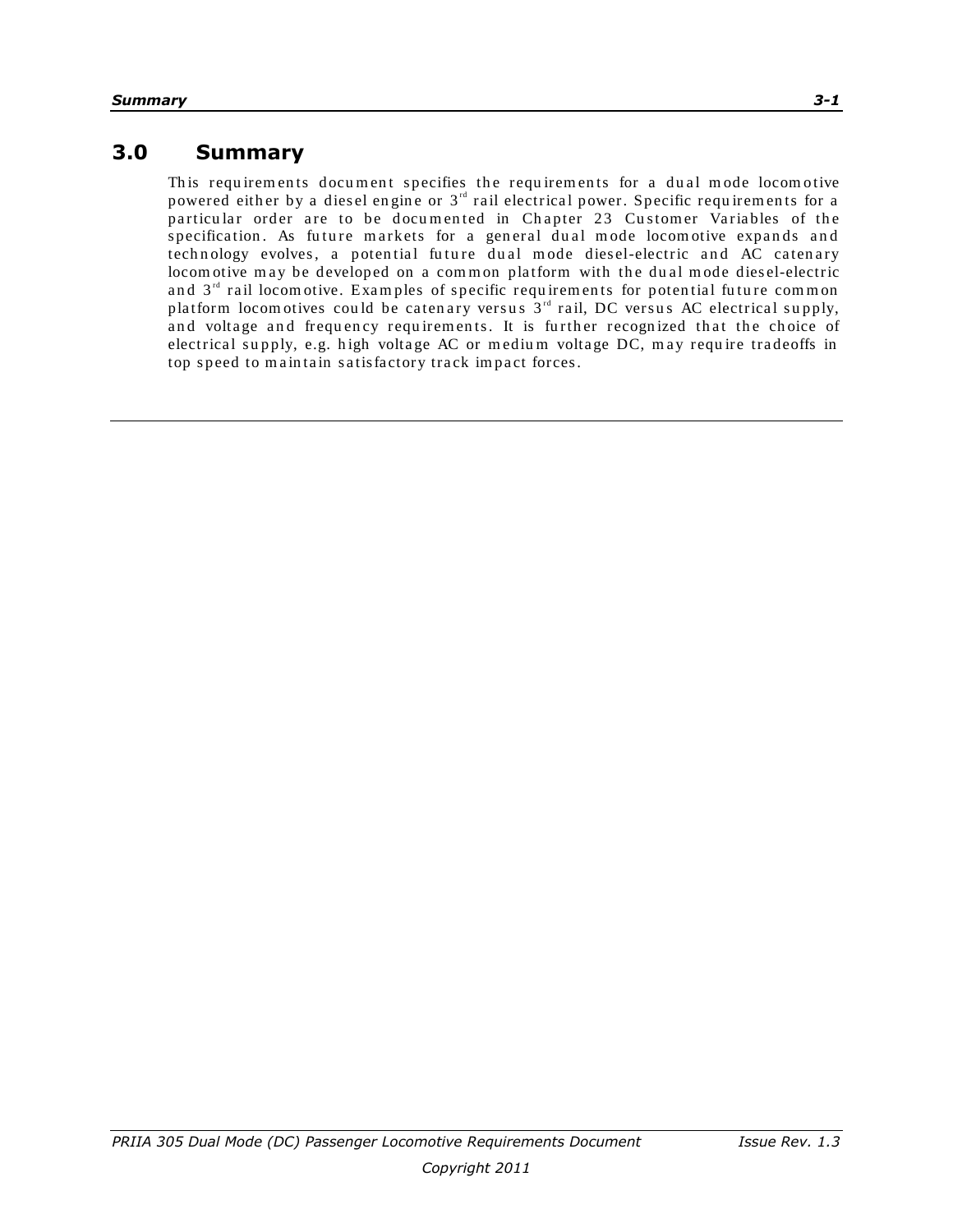## <span id="page-8-0"></span>Appendix A: Table I: Passenger Train Access to New York City

|                                             | Park Avenue<br><b>Tunnel</b>                                          | North River<br><b>Tunnels</b>                                                                            | <b>East River</b><br><b>Tunnels</b>                                     | <b>Empire Tunnel</b>                                   | <b>East Side</b><br>Access<br>Tunnel   |
|---------------------------------------------|-----------------------------------------------------------------------|----------------------------------------------------------------------------------------------------------|-------------------------------------------------------------------------|--------------------------------------------------------|----------------------------------------|
| Year In<br><b>Service</b>                   | 1876/1907 <sup>1</sup>                                                | 1910                                                                                                     | 1911                                                                    | 1991                                                   | $2016^{11}$                            |
| Number of<br><b>Tracks</b>                  | $\overline{4}$                                                        | $\overline{2}$                                                                                           | $\overline{4}$                                                          | $\mathbf{1}$                                           | $\overline{2}$                         |
| <b>Maximum</b><br>Equipment<br>Height       | $14 - 10"$                                                            | $14 - 8$ <sup>115</sup>                                                                                  | $14 - 8$ " <sup>5</sup>                                                 | $14 - 8$ " <sup>5</sup>                                | $13$ '-6 $^{\rm n12}$                  |
| Maximum<br>Grade                            | 3.0%                                                                  | 2.0%                                                                                                     | 1.5%                                                                    | 2.0%                                                   | 3.25%                                  |
| 700VDC 3rd<br>Rail                          | Under-running                                                         | Over-running $6$                                                                                         | Over-running                                                            | Over-running                                           | $Over-$<br>running                     |
| 12k VAC<br>$/25$ Hz<br>Catenary             | N <sub>o</sub>                                                        | Yes                                                                                                      | Yes                                                                     | Yes                                                    | No                                     |
| <b>Station</b><br>Served                    | <b>GCT</b>                                                            | <b>NYP</b>                                                                                               | <b>NYP</b>                                                              | <b>NYP</b>                                             | <b>GCT</b>                             |
| Serving<br>Railroad                         | MNR / AMTK <sup>2</sup>                                               | AMTK / NJT                                                                                               | AMTK / LIRR                                                             | <b>AMTK</b>                                            | <b>LIRR</b>                            |
| Dispatching<br>Railroad                     | <b>MNR</b>                                                            | <b>AMTK</b>                                                                                              | <b>AMTK</b>                                                             | <b>AMTK</b>                                            | <b>LIRR</b>                            |
| Service<br><b>Territory</b>                 | North to MNR<br>Hudson, Harlem<br>and New Haven<br>Lines <sup>3</sup> | AMTK south to<br>Philadelphia<br>and points<br>south and west;<br>NJT west to New<br>Jersey <sup>7</sup> | AMTK north to<br>Boston and LIRR<br>East to Long<br>Island <sup>9</sup> | North to Albany<br>and points<br>north and $west^{10}$ | East onto<br>$\text{Lon } g$<br>Island |
| Dual Mode<br>Locomotive<br>$\mathbf{s}$     | P32AC-DM                                                              | $ALP-45DP8$                                                                                              | DM30AC                                                                  | P32AC-DM                                               | None <sup>13</sup>                     |
|                                             | [DC]                                                                  | [AC]                                                                                                     | DC                                                                      | [DC]                                                   |                                        |
| <b>Dual Voltage</b><br>(DC/AC)<br>Equipment | $M-8$ (EMU) <sup>4</sup>                                              | None                                                                                                     | None                                                                    | None                                                   | None                                   |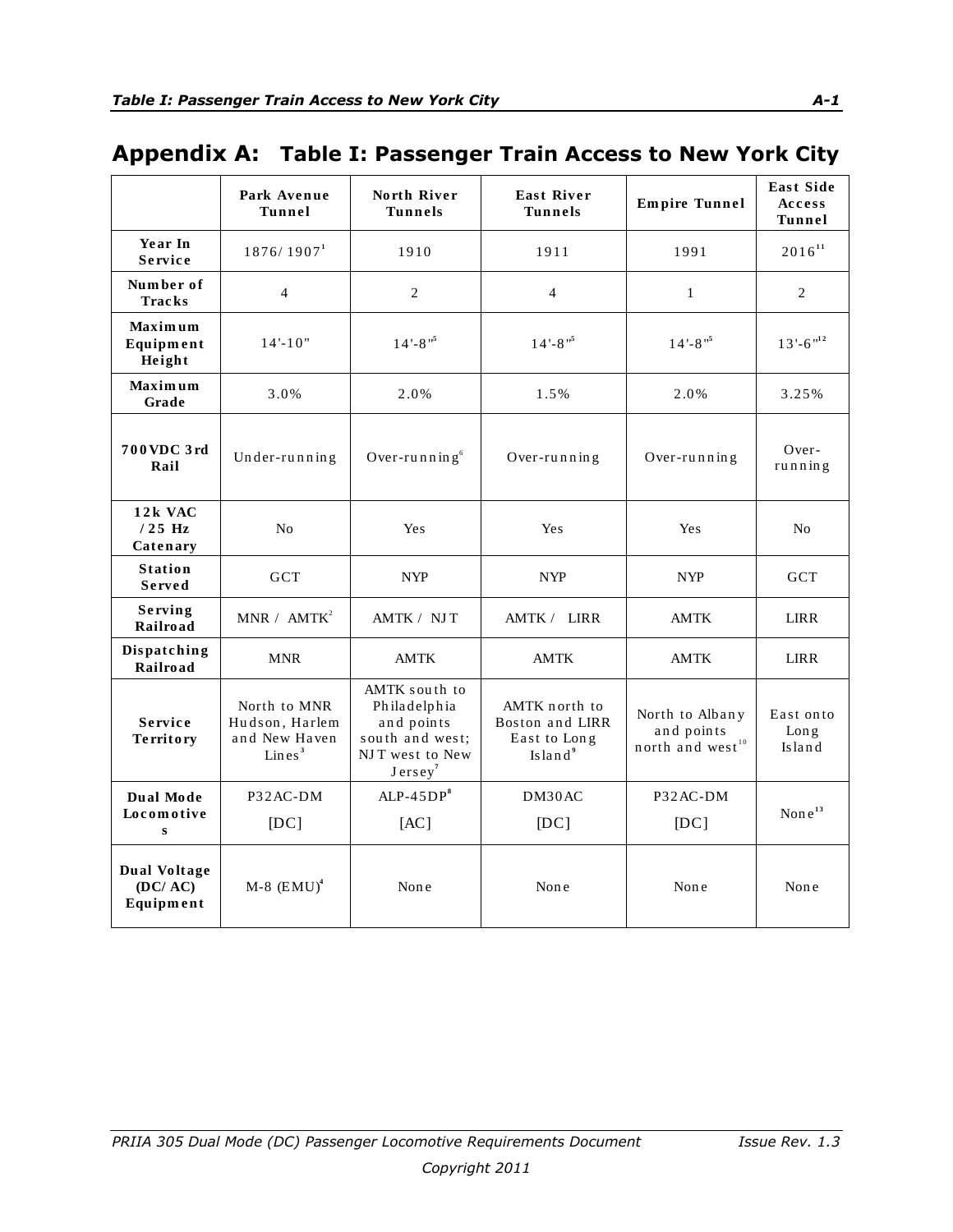#### <span id="page-9-0"></span>**A.1 Notes to Table I**

- 1. The Park Avenue Tunnel was electrified in 1907 with 700 VDC under-running  $3<sup>rd</sup>$  rail.
- 2. As a standing procedure, Am trak utilizes Metro North Railroad's Park Avenue Tunnel to Grand Central Terminal as a detour route into New York City when there is a problem with the Spuyten Duyvil drawbridge onto Manhattan Island or the Empire Tunnel into Penn Station.
- 3. Metro North Railroad operates dual mode P32AC-DM locomotives between Grand Central Terminal and: Poughkeepsie & Wassaic, NY; and Waterbury & Danbury, Con n ecticut.
- 4. The M-8 Electric Multiple Unit (EMU) is DC/AC "dual voltage" equipment as it can operate on 700 VDC  $3^{rd}$  rail from GCT to just east of New Rochelle on the MNR New Haven Line, where it changes over to operate on  $12.5k$  VAC/60 Hz catenary power to New Haven. It has the capability to operate on Amtrak's 25 kVAC/ 60Hz catenary power east of New Haven.
- 5. Am trak's North River, East River and Empire Tunnels all have a maximum equipment height of 14'-8", which is consistent with AMTK's Clearance Diagram D 05-1355 for single level equipment capable of unrestricted operation on the Northeast Corridor.
- 6. The over-running 700 VDC  $3^{rd}$  rail in the North River Tunnels extends to just south of the tunnel portal in New Jersey. It is for emergency use only; it will not support daily operation with out extensive rehabilitation and the construction of a new power substation in New Jersey.
- 7. Am trak operates its Northeast Corridor service and long-distance service south towards Washington, DC and beyond. New Jersey Transit operates commuter rail service using EMU's and electric locomotive hauled trains to various lines in Northern New Jersey.
- 8. New Jersey Transit has taken delivery of the first of 36 total ALP-45DP dual mode (AC) locom otives, with diesel and both  $12kVAC/25Hz \& 25kVAC/60Hz$  electric power capability. NJT intends to serve non-electrified lines in northern New Jersey in diesel mode and transfer to electric operation under catenary on the Northeast Corridor through the North River Tunnels into Penn Station. Montreal's Agence metropolitaine de transport (AMT) has ordered 20 units.
- 9. Am trak operates its Northeast Corridor service north to New Haven, Connecticut, and Boston Massachusetts, as well as a long distance train to St. Albans, Vermont. LIRR operates both dual mode DM30AC locomotives and M-7 EMU's from Penn Station through the East River tunnels into both non-electrified and electrified territory on Long Is la n d.
- 10. Am trak operates its Empire Service north and west to Albany and Niagara Falls as well long distance trains: the Lake Shore Limited to Chicago, Illinois; the Maple Leaf to Toronto, Ontario; the Adirondack to Montreal, Quebec [supported by New York State]; and the Ethan Allen to Rutland, Vermont [supported by Vermont].
- 11. Long Island Rail Road anticipates the completion of the East Side Access Tunnel in 2016. It will connect to new lower level tracks at Grand Central Terminal.
- 12. The East Side Access Tunnel utilizes the lower level of the previously constructed  $63<sup>rd</sup>$ Street Tunnel under the East River. The upper level is for subway use only, and the lower commuter rail level was designed with a vertical clearance of 13'-6" for use only by LIRR EMUs. LIRR intends to use their current fleet of M-7 EMUs and the future M-9 EMU (in des ign ).
- 13. LIRR plans to serve Grand Central Terminal through the East Side Access Tunnel using EMU's only. LIRR's existing fleet of DM30AC dual mode (700VDC over-running  $3<sup>rd</sup>$  rail) locom otives will not clear the tunnel; accordingly, LIRR has no plans to use them in the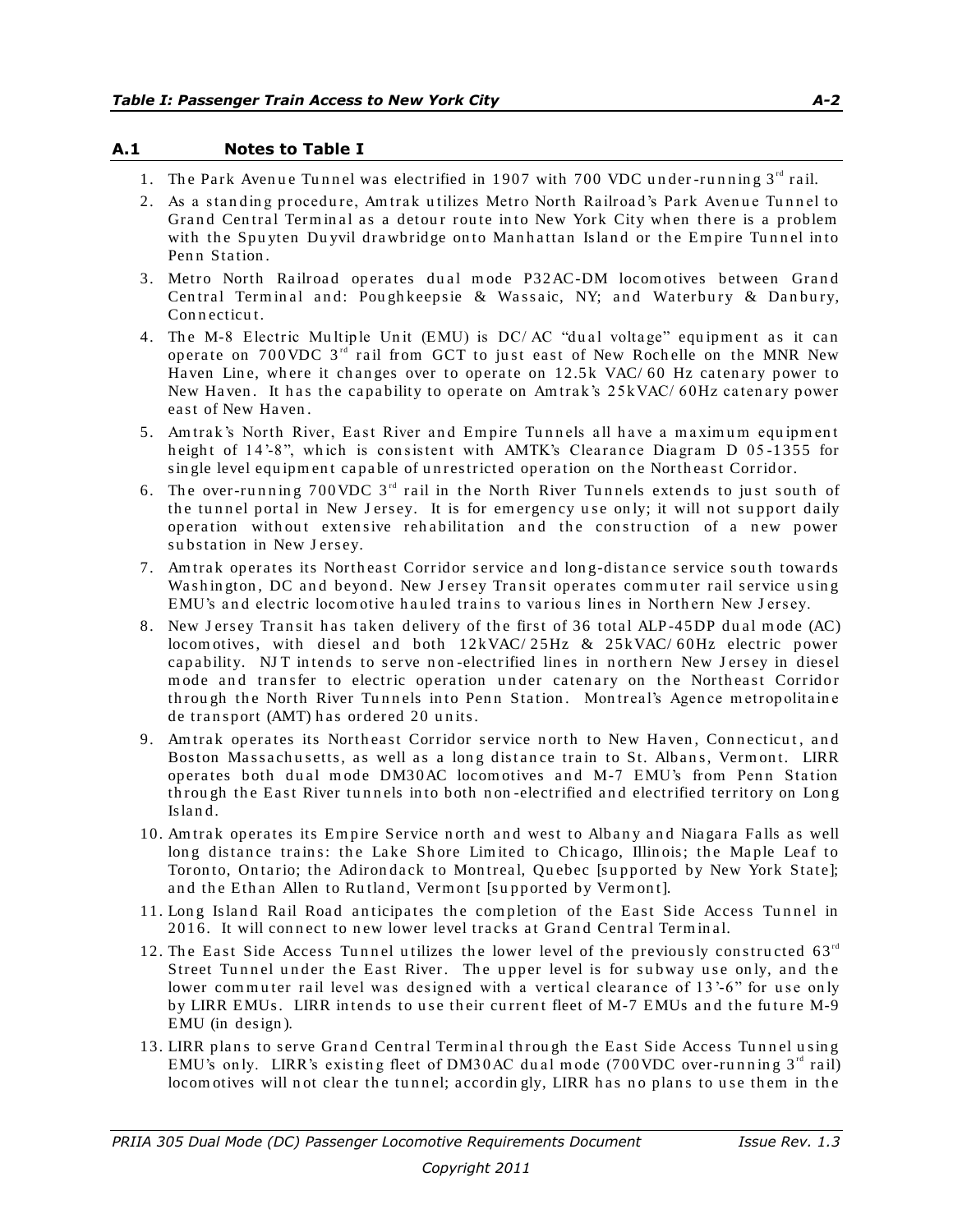future. Passengers destined to non-electrified territory will change at intermediate stations to trains pulled by straight diesel locomotives to reach destination.

#### <span id="page-10-0"></span>**A.2 Glossary of Terms used in Table I**

| <b>AMTK</b> | Amtrak (National Railroad Passenger Corporation)                                                                                                                                                                                                                                                                                                                                                                                         |
|-------------|------------------------------------------------------------------------------------------------------------------------------------------------------------------------------------------------------------------------------------------------------------------------------------------------------------------------------------------------------------------------------------------------------------------------------------------|
| <b>LIRR</b> | Long Island Railroad, a subsidiary of the Metropolitan Transportation Authority, a State<br>Authority which is independent of the New York State Department of Transportation.                                                                                                                                                                                                                                                           |
| <b>MNR</b>  | Metro North Railroad, a subsidiary of the Metropolitan Transportation Authority.                                                                                                                                                                                                                                                                                                                                                         |
| <b>NJT</b>  | New Jersey Transit Rail Operations, a subsidiary of NJ Department of Transportation.                                                                                                                                                                                                                                                                                                                                                     |
| $GCT$       | Grand Central Terminal is a stub-end station at located at 42nd Street between Park<br>Avenue and Lexington Avenue in New York City. The Park Avenue Tunnel terminates at<br>GCT. The existing lower level tracks at GCT have a maximum grade of 3%. The new East<br>Side Access Tunnel will terminate at a yet lower level of tracks under GCT; the maximum<br>grade of this tunnel is believed to be 3.25%.                            |
| <b>NYP</b>  | Pennsylvania Station ("Penn Station") is a through station located between 33rd and 34th<br>Streets and between 7th and 8 Avenues in New York City. Penn Station is located between<br>the North River Tunnels on the west and the East River Tunnels on the east. The Empire<br>Tunnel from the north was constructed over the North River Tunnels and enters the west<br>side of Penn Station south of the North River Tunnel portals. |
| $ALP-45DP$  | This is a Bombardier 3600 Hp diesel-electric locomotive which operates from either<br>12kVAC/25Hz or 25kVAC/60Hz AC catenary with the diesel prime mover shut down. NJT<br>has one on hand, one at the AAR TTCI facility in Pueblo for testing, and a total order of 36.<br>AMT, the commuter rail agency in the Montreal metropolitan area has 10 on order.                                                                             |
| DM30AC      | This is an EMD 3000 HP diesel-electric locomotive which operates on 700VDC over-running<br>3rd rail with the diesel prime mover shut down. LIRR has a fleet of 23.                                                                                                                                                                                                                                                                       |
| M-8         | Electric Multiple Unit (EMU) equipment powered by both 700VDC under-running 3rd rail<br>and 12.5k VAC/60 Hz catenary power.                                                                                                                                                                                                                                                                                                              |
| P32AC-DM    | This is a General Electric 3200 HP diesel-electric locomotive which operates on 700VDC 3rd<br>rail with the diesel prime mover shut down. MNR has a fleet of 31 which operate on the<br>under-running 3rd rail; AMTK has a fleet of 18 which operate on the over-running 3rd rail.                                                                                                                                                       |